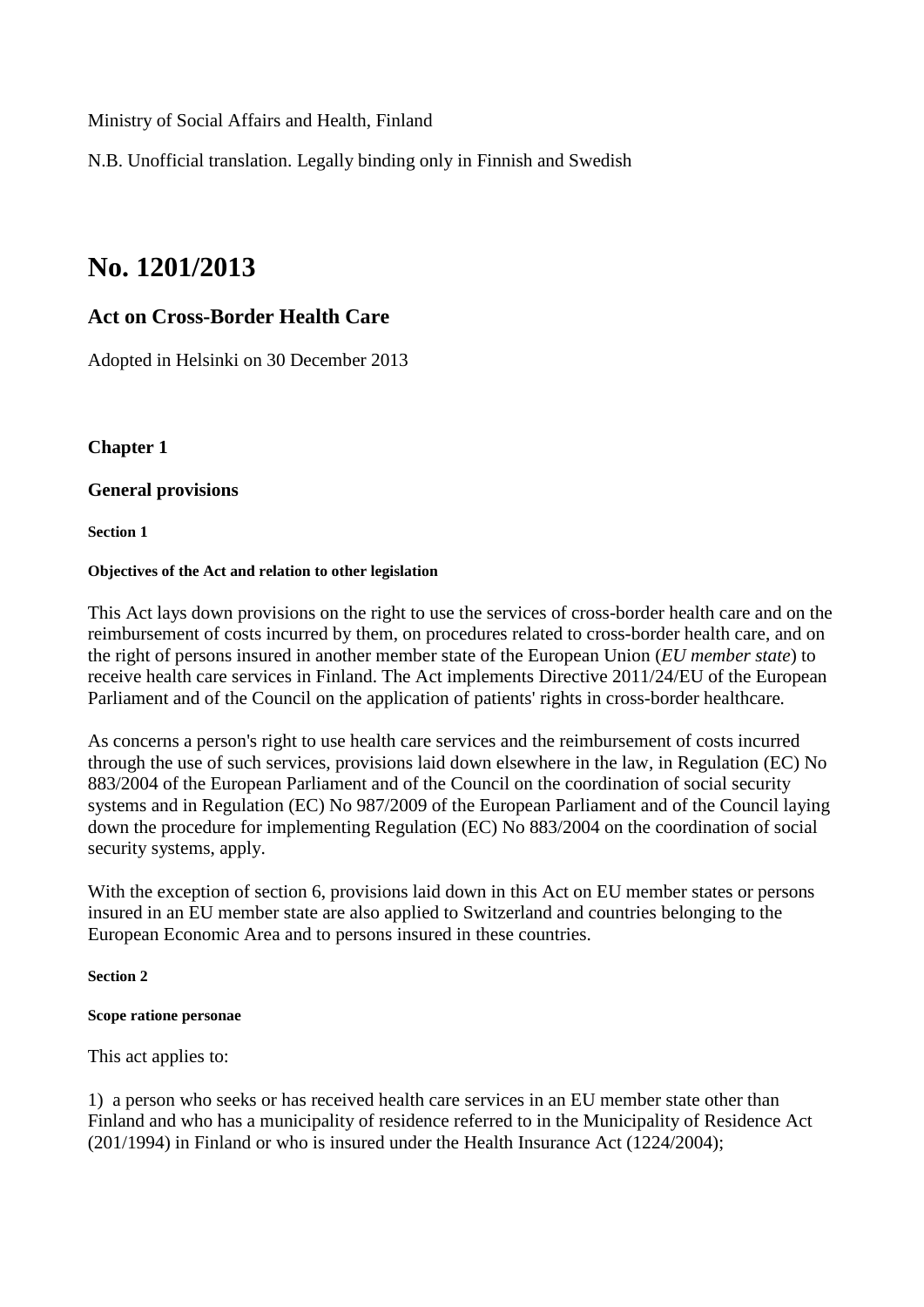2) individuals who are regarded as insured persons referred to in Article 1(c) of Regulation (EC) No 883/2004 of the European Parliament and of the Council on the coordination of social security systems, or to whom Regulation (EC) No 883/2004 of the European Parliament and of the Council on the coordination of social security systems is applied by virtue of Regulation (EU) No 1231/2010 of the European Parliament and of the Council extending Regulation (EC) No 883/2004 and Regulation (EC) No 987/2009 to nationals of third countries who are not already covered by these Regulations solely on the grounds of their nationality and who, based on provisions concerning applicable legislation laid down in Title II of Regulation (EC) No 883/2004, are covered by the Finnish legislation and to family members and beneficiaries of such persons;

3) persons to whom Finland as a member state is competent to grant authorisation to receive treatment appropriate to their condition outside the member state of residence under Article 20 of Regulation (EC) No 883/2004 of the European Parliament and of the Council on the coordination of social security systems.

# **Section 3**

#### **Restrictions on the scope of application**

This act does not apply to:

1) services in the field of long-term care the purpose of which is to support people in need of assistance in carrying out routine, everyday tasks;

2) allocation of and access to organs for the purpose of organ transplants;

3) vaccinations under the national vaccination programme;

4) occupational health care referred to in the Occupational Health Care Act (1383/2001);

5) school-based and student health care referred to in the Health Care Act (1326/2010).

#### **Section 4**

# **Definitions**

For the purposes of this Act:

1) *patient directive* means Directive 2011/24/EU of the European Parliament and of the Council on the application of patients' rights in cross-border health care;

2) *EU Regulation 883/2004* means Regulation (EC) No 883/2004 of the European Parliament and of the Council on the coordination of social security systems and, when appropriate, Regulation (EEC) No 1408/71 of the Council, which preceded it, on the application of social security schemes to employed persons, to self-employed persons and to their families moving within the Community;

3) *EU Regulation 987/2009* means Regulation (EC) No 987/2009 of the European Parliament and of the Council laying down the procedure for implementing Regulation (EC) No 883/2004 on the coordination of social security systems;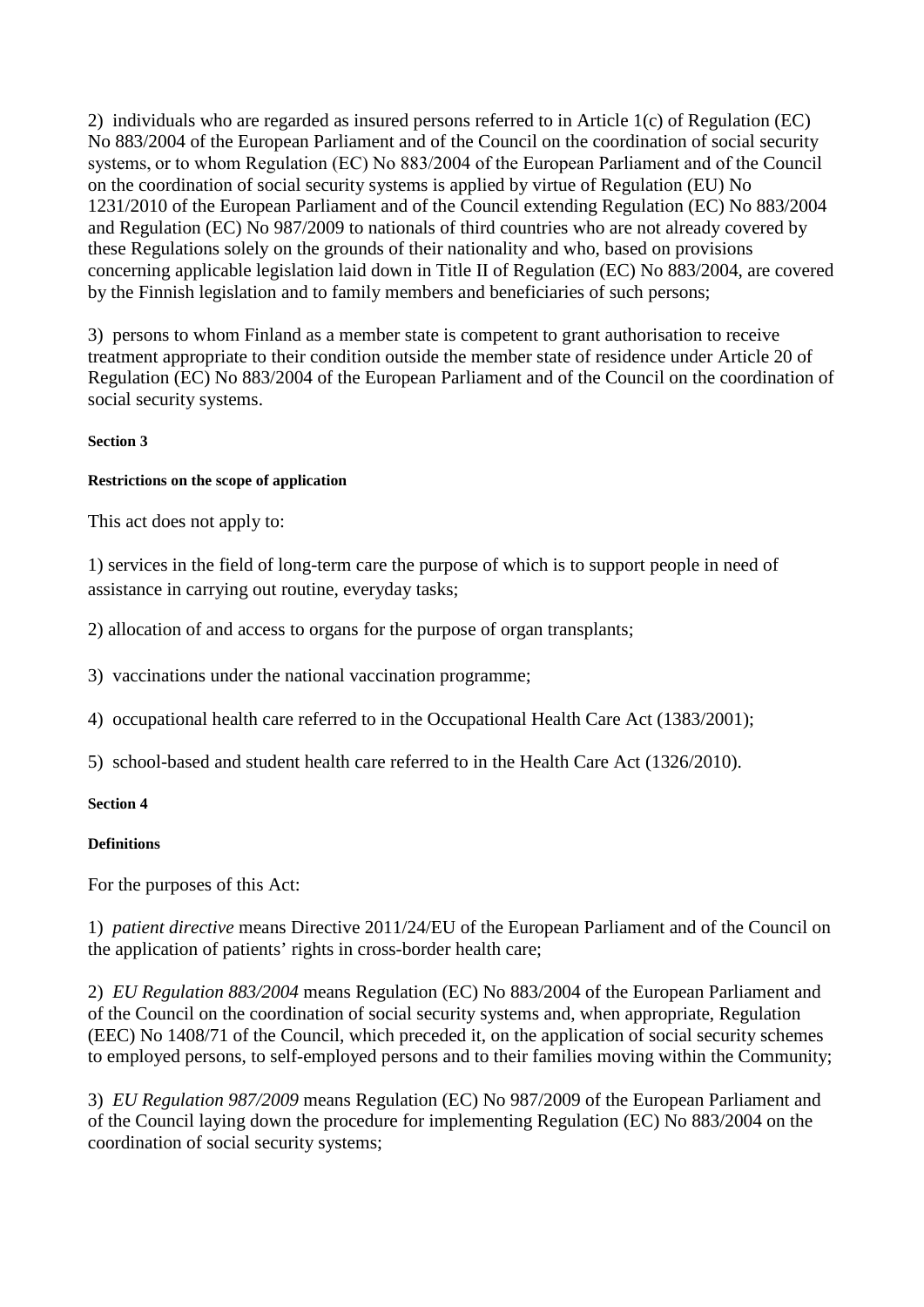4) *social security agreement* means medical care agreements and social security agreements with provisions concerning medical care ratified by Finland;

5) *health care services* mean measures undertaken to determine the patient's state of health or to restore or maintain their health carried out by health care professionals or performed at a health care unit, including the prescribing of medication;

6) *public health care* means health care services the provision of which is the responsibility of local authorities under section 1(1) of the Health Care Act;

7) *cross-border healthcare* means health care services provided to a person or costs incurred by health care services that have come about in a country other than the member state responsible for the costs of medical care provided to the person in question under EU Regulation 883/2004 or EU Regulation 987/2009, a social security agreement or this Act;

8) *persons insured in another EU member state* mean nationals of other EU member states, stateless persons and refugees who are regarded as insured persons referred to in Article 1(c) of EU Regulation 883/2004 and to whom the legislation of a country other than Finland is applied under the provisions on applicable legislation laid down in Title II of EU Regulation 883/2004 and the family members and beneficiaries of such persons and nationals of non-EU countries to whom Regulation 883/2004 is applied by virtue of Regulation (EU) No 1231/2010 of the European Parliament and of the Council extending Regulation (EC) No 883/2004 and Regulation (EC) No 987/2009 to nationals of third countries who are not already covered by these Regulations solely on the grounds of their nationality; and

9) *municipality of residence* means the municipality referred to in section 2, Chapter 2 of the Municipality of Residence Act.

# **Chapter 2**

# **Right to the services of cross-border health care**

#### **Section 5**

# **Services provided abroad**

Individuals have the right to seek health care services abroad. Grounds for reimbursement of the costs incurred through the services are laid down below in this Act.

#### **Section 6**

#### **Right to receive health care services in Finland**

If a person insured in another EU member state seeks treatment in the Finnish public health care system, the local authority must provide these services for the person without discrimination on the same grounds as for individuals residing in Finland.

Private health care units and self-employed persons must provide services for persons insured in another EU member state without discrimination based on the same grounds as for individuals residing in Finland.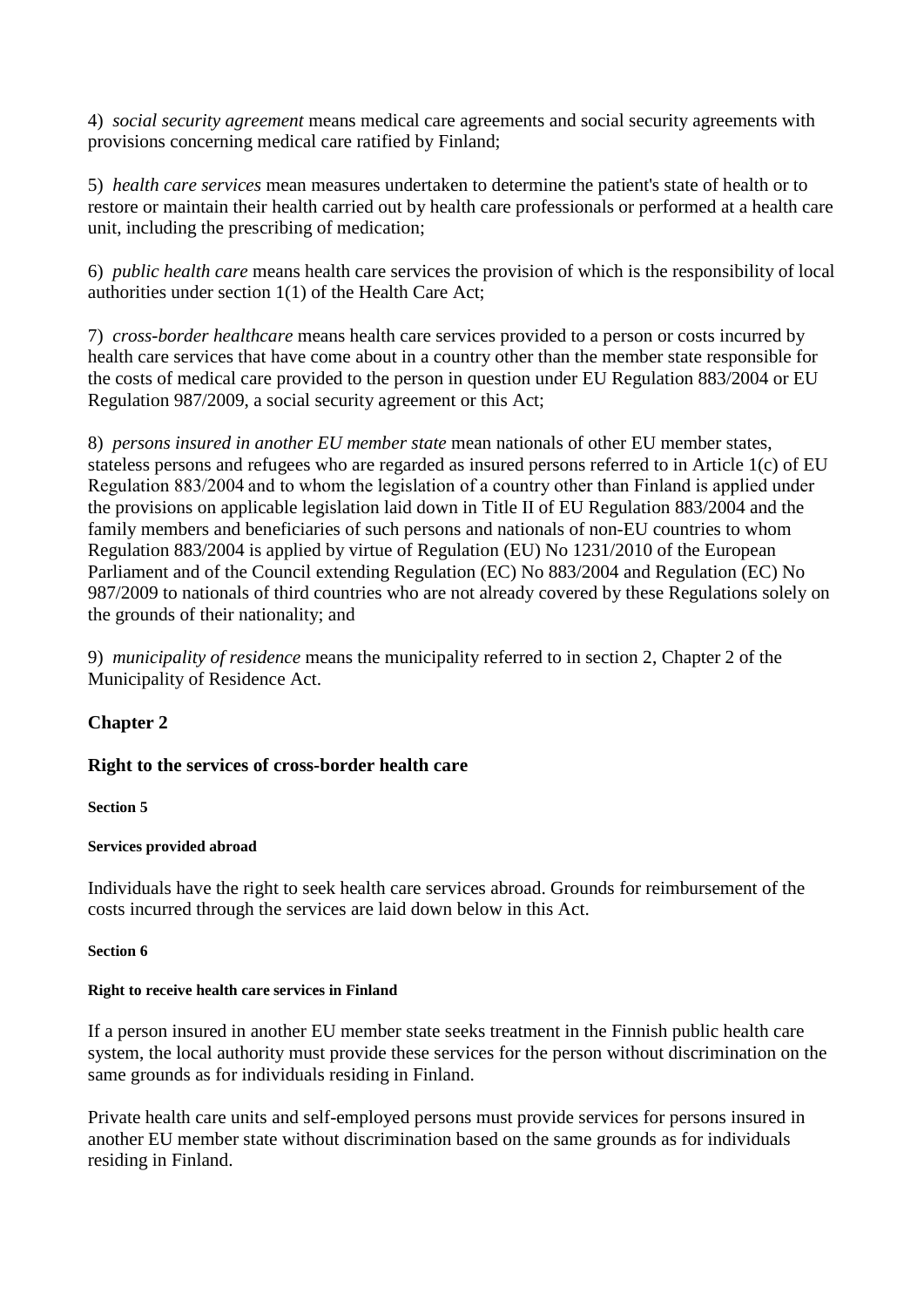#### **Section 7**

#### **Restrictions on the provision of treatment**

A municipality or a joint municipal authority responsible for the provision of health care services may temporarily restrict the provision of treatment to persons insured in another EU member state and seeking treatment in Finland in certain public health care units provided that the restriction is necessary to secure the provision of health care services for the residents of the municipality. The restriction may only be valid for 12 months at a time, and it must concern exclusively the specific aspect of the activities of the health care unit to which the grounds for the restriction apply.

The National Supervisory Authority for Welfare and Health, the relevant Regional State Administrative Agency and the national contact point for cross-border health care referred to in section 24 must be informed of the adoption of the restriction without delay.

This section is not applied in situations where the person must be provided with treatment under EU Regulation 883/2004, a social security agreement or some other international agreement.

#### **Section 8**

#### **Fees charged for public health care services**

A person insured in another EU country may be charged a fee for the health care services provided to him or her in the context of public health care under sections 1 to 3 of the Act on Client Fees in Social Welfare and Health Care (734/1992), unless the person's right to the public health care service is based on EU Regulation 883/2004, a social security agreement or some other international agreement.

# **Chapter 3**

# **Reimbursement of costs**

#### **Section 9**

#### **Right to reimbursement of the cost of health care services provided in an EU member state**

If a person travels to another EU member state with the intention of being provided with a health care service in the said member state, the costs incurred by the person as a result of the treatment are reimbursed as provided in Chapters 2 to 5 of the Health Insurance Act, provided that the treatment given is part of the service selection referred to in section 7a of the Health Care Act and the person has not been granted the authorisation referred to in section 13 of this Act.

Under this Act, the person shall be reimbursed for the costs of medically necessary care provided in another EU member state during a temporary stay referred to in Article 19 of EU Regulation 883/2004 if the treatment provided is part of the service selection referred to in section 7a of the Health Care Act and the person has paid for the costs incurred by the health care service him/herself. The costs shall not be reimbursed if they have been incurred through treatment provided by virtue of the European Health Insurance Card or a comparable certificate or if the cost has been incurred by the person in a country that is the member state of residence of the person in question in the manner referred to in Article 17 of EU Regulation 883/2004.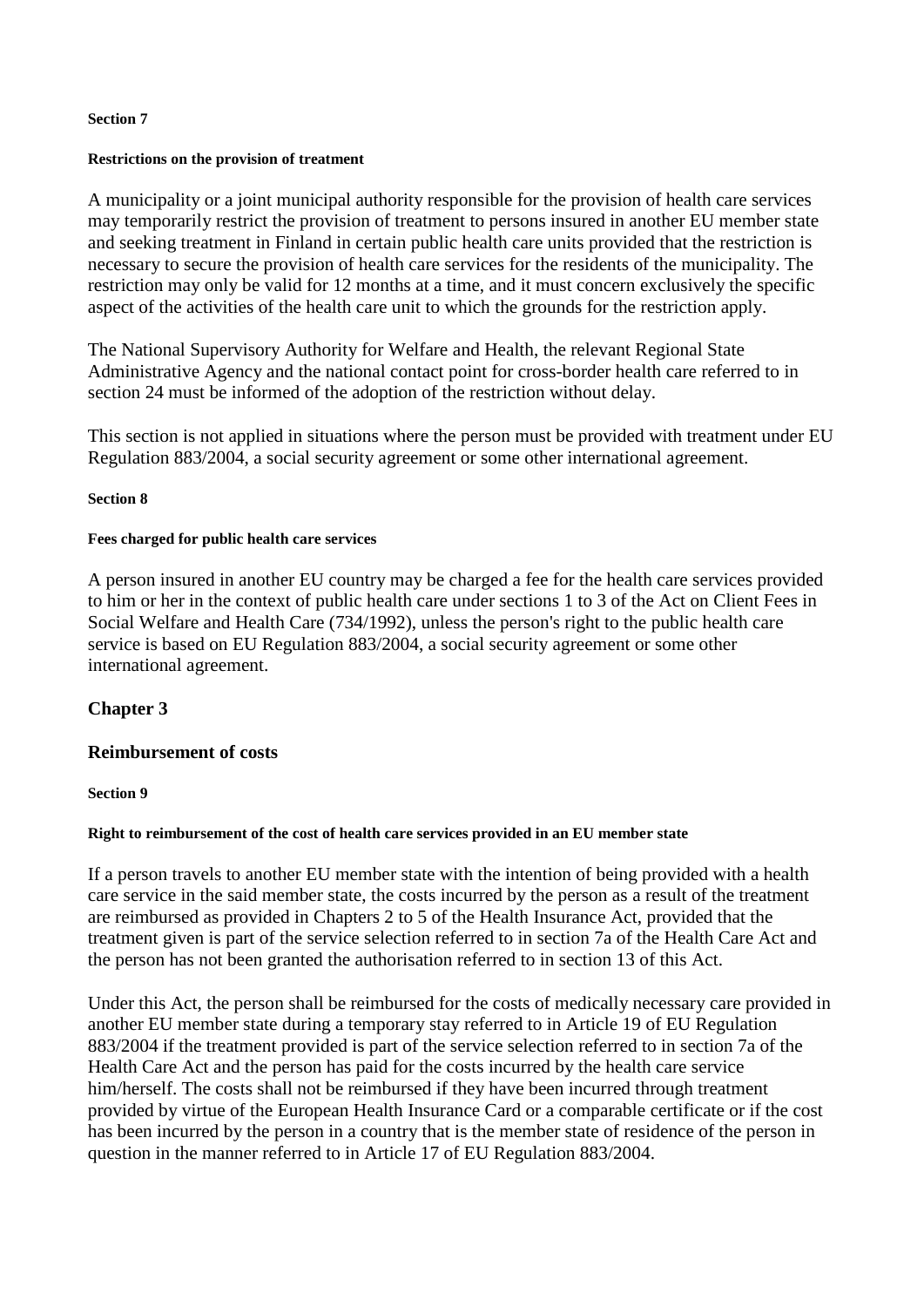The reimbursement of costs referred to above in subsection 2 may not exceed the cost of corresponding treatment in public health care in the person's municipality of residence or in the joint municipal authority that the person's municipality of residence belongs to. The cost of corresponding treatment refers to the cost that, under section 58 of the Health Care Act in the case of a patient who is not a resident of the municipality running the unit, would be recovered from the local authority or the joint municipal authority responsible for the health care of the patient in question. Under the Act on Client Fees in Social Welfare and Health Care (734/1992), a client fee for corresponding treatment decided on by the local authority or joint municipal authority responsible for the health care of the person shall be deducted from the total amount of the reimbursement.

If the person does not have a municipality of residence, the cost of corresponding treatment refers to the cost that under section 58 of the Health Care Act, would be charged by the City of Helsinki or the Hospital District of Helsinki and Uusimaa to the municipality of residence of a person from another municipality or to the joint municipal authority responsible for the health care of the person in question. Pursuant to the Act on Client Fees in Social Welfare and Health Care, the client fee decided on for corresponding treatment in the City of Helsinki or the Helsinki and Uusimaa Hospital District shall be deducted from the amount of reimbursement.

#### **Section 10**

#### **Right to reimbursement of the cost of a health care service provided in a non-EU country.**

Costs incurred by a person from a health care service provided in a non-EU country are reimbursed as provided in the Health Insurance Act.

#### **Section 11**

#### **Reimbursement of travel costs**

Travel costs incurred by a person seeking a health care service in another EU member state are reimbursed as provided in Chapter 4 of the Health Insurance Act.

Costs incurred through seeking a health care service in a non-EU country are not reimbursed.

#### **Section 12**

#### **Applying for reimbursement, confirming the amount of reimbursement and payment**

Sections 2, 3, 7, 8, 13–15 and 17–20 of Chapter 15 of the Health Insurance Act shall be applied to the application and payment of the reimbursement.

To confirm the amount of reimbursement to be paid out to a patient under section 9(3) or 9(4), the Social Insurance Institution shall contact the patient's municipality of residence to determine the cost of a corresponding health care service there.

#### **Section 13**

#### **Authorisation to receive appropriate treatment outside of the member state of residence**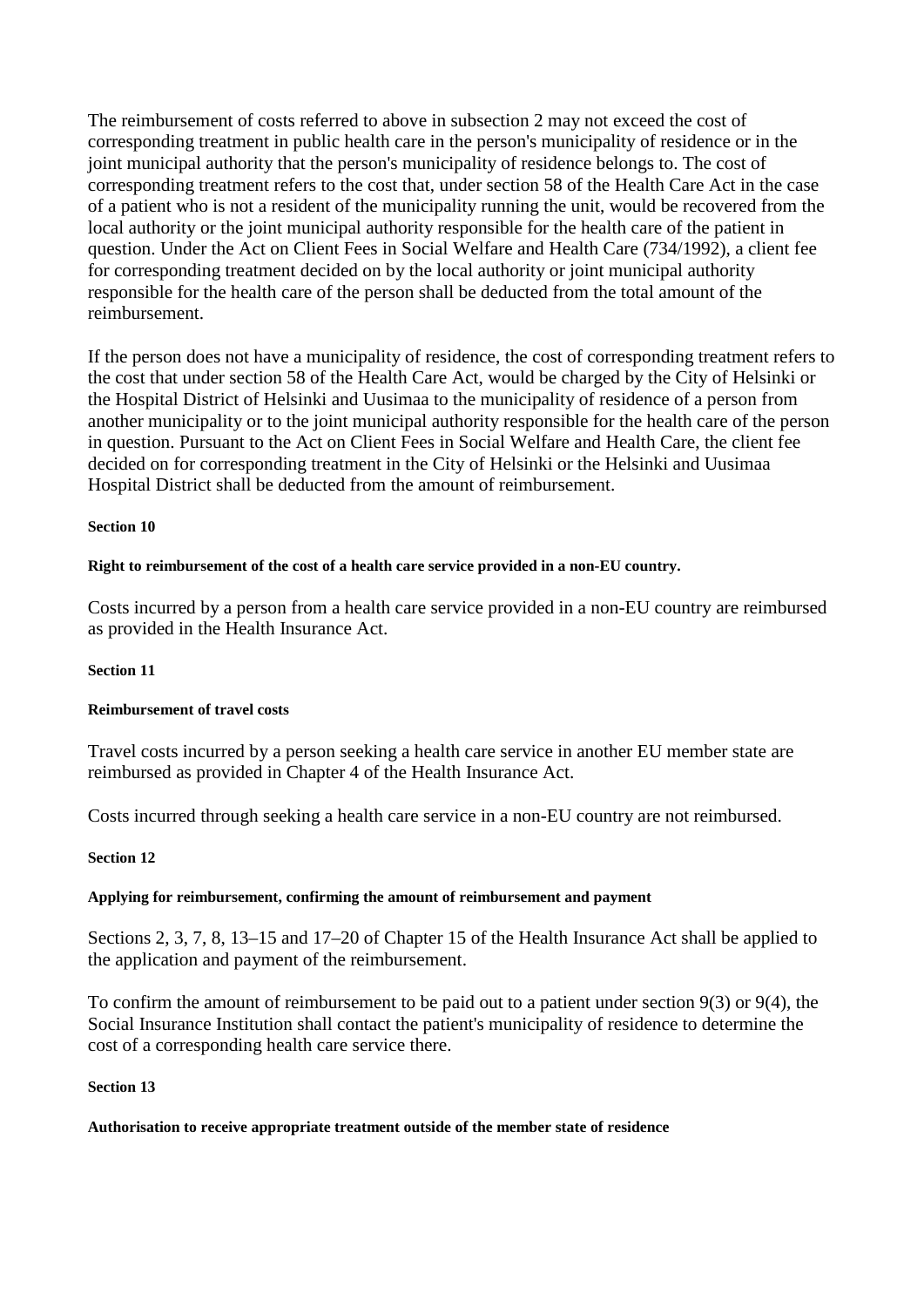Authorisation to receive appropriate treatment outside of the member state of residence under Article 20 of EU Regulation 883/2004 shall be requested from the Social Insurance Institution. The Social Insurance Institution shall issue a decision on the authorisation based on a binding statement issued by the public health care unit responsible for the health care of the patient.

The public health care unit must submit to the Social Insurance Institution the statement referred to in subsection 1 assessing the fulfilment of the conditions laid down in Article 20(2) of EU Regulation 883/2004. The written statement must be submitted within 21 days of the receipt of the request concerning the matter. If the statement indicates that the conditions for granting the authorisation have been fulfilled or no statement is received from the public health care unit in question despite requests from the Social Insurance Institution, then the authorisation referred to in subsection 1 shall be granted by the Social Insurance Institution.

If the application has been submitted to a public health care unit, the unit must deliver the application and its own statement regarding the case to the Social Insurance Institution within the time limit cited in subsection 2.

When applying Article 27(3) of EU Regulation 883/2004, the Social Insurance Institution shall issue a decision based on information corresponding to the statement referred to in subsection 2 provided by the patient's member state of residence.  If the Social Insurance Institution has not received the necessary information pertaining to the authorisation within the time limit referred to in subsection 2, the Social Insurance Institution shall issue a decision after requesting and receiving from the Helsinki and Uusimaa Hospital District a medical assessment concerning the treatment of the patient that accounts for the patient's current state of health and the probable course of his or her illness.

If in connection with the reimbursement application it transpires that the patient has not requested the authorisation referred to in subsection 1, then the prerequisites for the authorisation shall be examined upon application and the authorisation must be granted in retrospect if the conditions for granting the authorisation were fulfilled prior to the provision of the health care service.

# **Section 14**

# **Reimbursement of treatment provided under authorisation**

If the person has been granted the authorisation referred to in section 13 and has paid the costs incurred from the health care service, the amount under section 9(3) or 9(4) shall be reimbursed as costs incurred from treatment provided under authorisation.

# **Chapter 4**

# **Provision of information and the issuing of documents**

# **Section 15**

# **Certificates of right to health care benefits to be used in other EU member states**

Upon application, or on its own initiative, the Social Insurance Institution shall issue the following documents:

1) the European Health Insurance Card or a certificate to substitute for it on a temporary basis;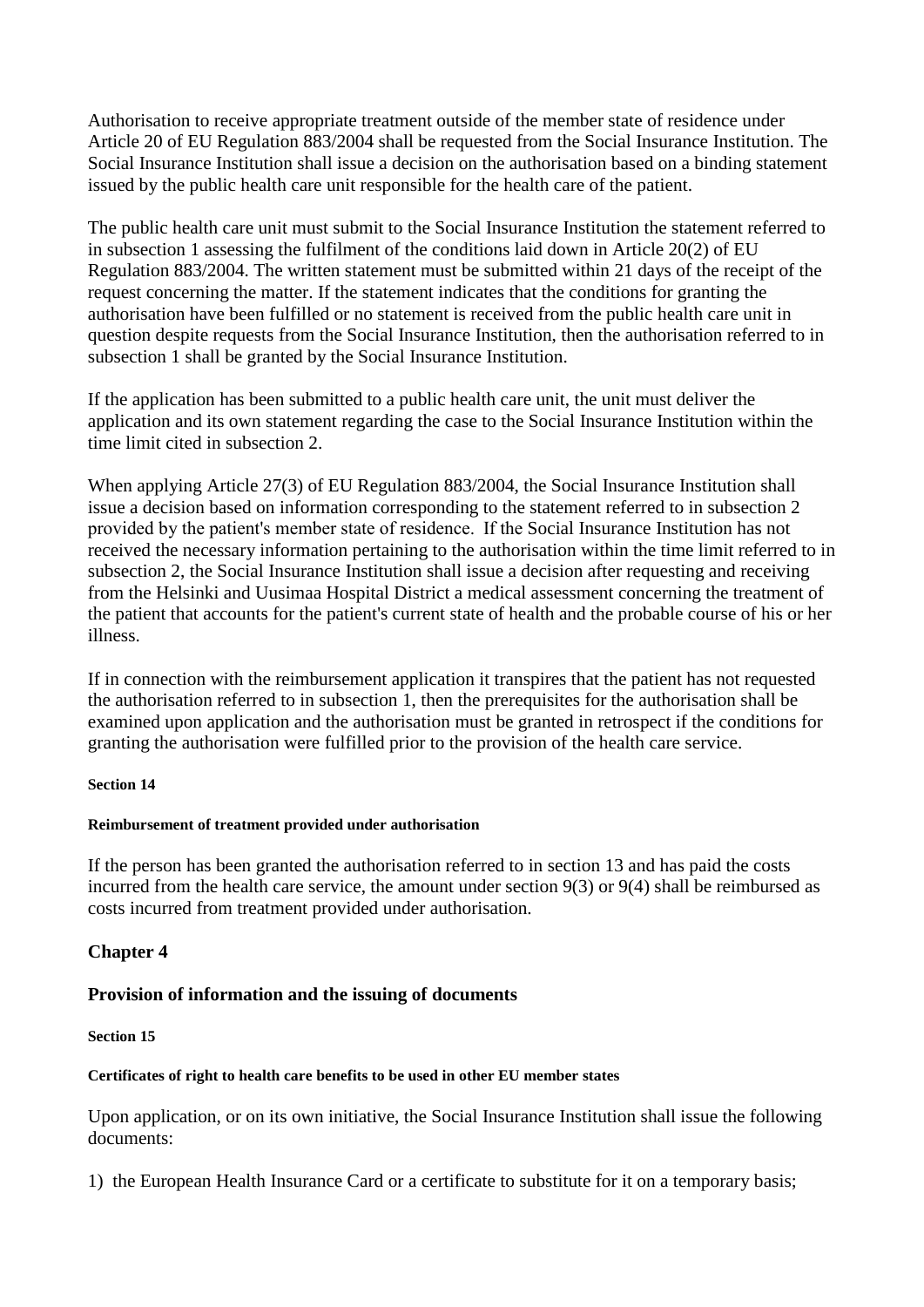# 2) a registration certificate under Article 24 of EU Regulation 987/2009 to obtain benefits in kind;

3) certificate of a former frontier worker's right to treatment in the member state where the former frontier worker last pursued his activity under Article 29 of EU Regulation 987/2009.

#### **Section 16**

#### **Certificate of right to health care benefits to be used in Finland**

The Social Insurance Institution shall, upon request by the person in question or public health services, examine whether a person has a right to receive health care services and other sickness and maternity benefits in Finland under EU Regulation 883/2004, a social security agreement, another international agreement or national legislation. The Social Insurance Institution may also examine this on its own initiative.

Based on the examination referred to in subsection 1, the Social Insurance Institution shall issue a certificate of the person's right to health care benefits in Finland.

The decision on a refusal to issue a certificate is provided to the person in question. If the certificate has been requested by a party other than the person in question, the decision on the refusal to issue the certificate shall be provided only upon specific request from the person in question.

The certificate shall be valid for a limited period, the maximum duration of which is 24 months. Public health care must provide the services referred to in subsection 1 to persons holding the certificate referred to in this section.

#### **Section 17**

#### **Provision of information on the right to receive health care services**

The Social Insurance Institution shall provide individuals with information on their right to receive cross-border health care services and information on the issuing of documents referred to in sections 15 and 16 as well as on registration and changes in registration, its cancellation and monitoring.

In order to be provided with the information referred to in subsection 1 above, the person must, where needed, provide the Social Insurance Institution with the necessary information on his or her circumstances and any changes that may have taken place regarding them.

# **Chapter 5**

#### **Administration of costs**

**Section 18**

#### **Duties of the Social Insurance Institution pertaining to the reimbursement of costs**

The Social Insurance Institution is responsible for tasks related to the reimbursement of costs incurred by health care services and other sickness and maternity benefits when implementing the provisions of EU Regulation 883/2004, this Act and social security agreements as provided in this Act.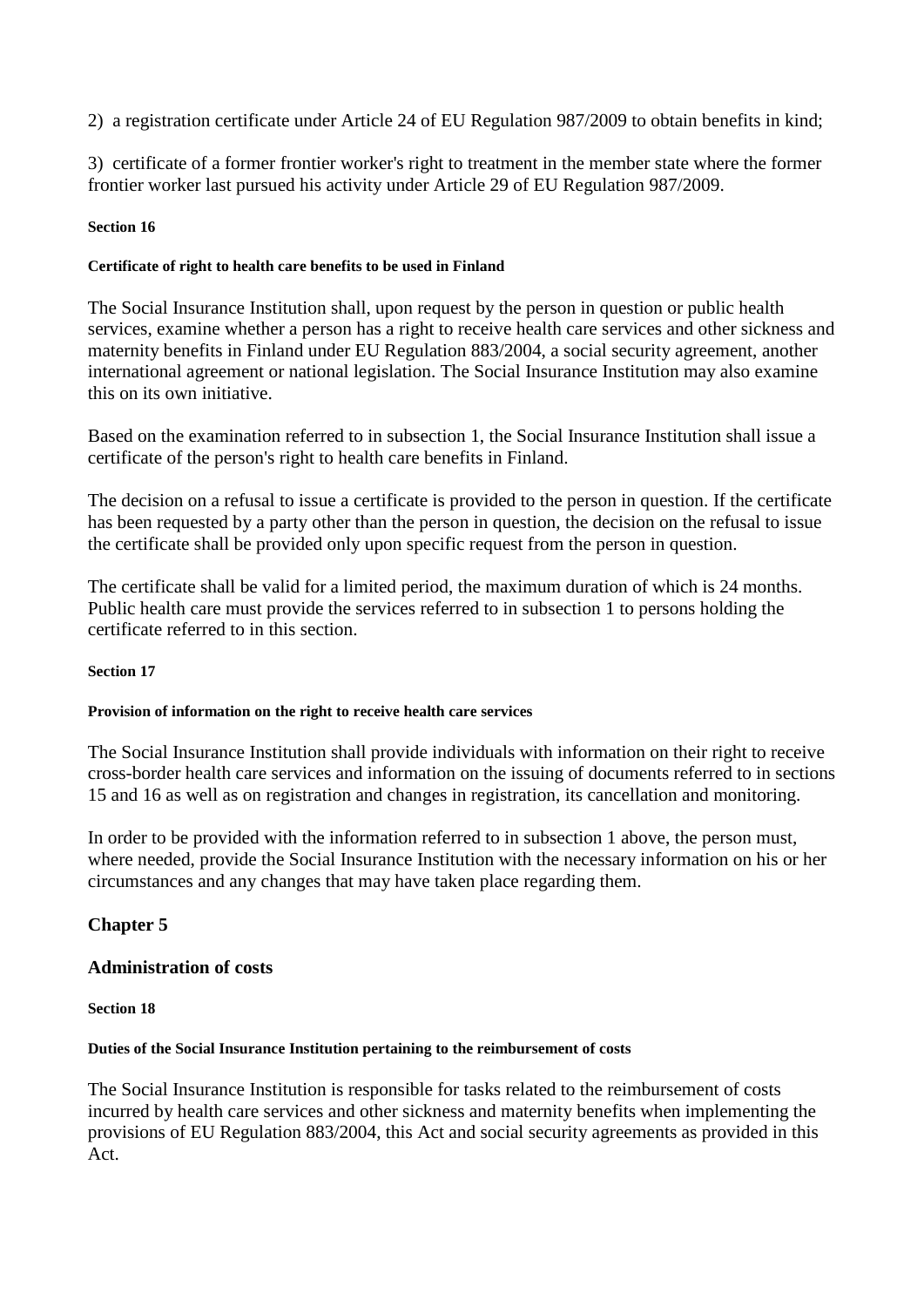Every year, the Social Insurance Institution shall provide an account to the Ministry of Social Affairs and Health on the costs of health care services and other sickness and maternity benefits provided under EU Regulation 883/2004, social security agreements and this Act.

#### **Section 19**

#### **Reimbursement of costs between states**

The Social Insurance Institution shall reimburse to other EU member states the costs of such health care services and other sickness and maternity benefits that Finland is responsible for under EU Regulation 883/2004.

The Social Insurance Institution shall invoice other EU member states for costs incurred from health care services and other sickness and maternity benefits provided under EU Regulation 883/2004. Reimbursements paid by other states to the Social Insurance Institution shall be taken into account when determining the state's share of funding.

When applying Article 35 of EU Regulation 883/2004, the Social Insurance Institution may waive the recovery of sums due to Finland from other EU member states if the amount to be recovered is small or if continuing with the recovery is otherwise deemed purposeless.

#### **Section 20**

#### **Central government's reimbursement to public health care**

The Social Insurance Institution shall reimburse from government funds costs incurred by a local authority or a joint municipal authority from a public health care service if the health care service has been provided to a person with no municipality of residence in Finland under EU Regulation 883/2004, a social security agreement or other international agreement, section 3(1) of the Act on Specialized Medical Care or section 14(5) of the Primary Health Care Act.

The Social Insurance Institution shall also reimburse costs from government funds if the health care service has been provided to a person who has a municipality of residence in Finland and whose health care services and other sickness and maternity benefits under Articles 17 or 18 of EU Regulation 883/2004 are the responsibility of another EU member state, from which the costs will be invoiced in full based on actual expenditure under Article 35(1)(2) of EU Regulation 883/2004.

In addition, the Social Insurance Institution shall reimburse costs incurred by a local authority or a joint municipal authority from a public health care service in cases where urgent medical care, referred to in section 50 of the Health Care Act, has been provided to a person who has no municipality of residence in Finland and in whose case it has not been possible to recover the costs of the treatment pursuant to sections 1, 2 and 13 of the Act on Client Fees in Social Welfare and Health Care.

The amount to be reimbursed out of the costs referred to in subsections 1 to 3 above is equal to the costs incurred through the provision of health care services that the municipality, joint municipal authority or joint municipal authority for a hospital district would charge for the treatment if provided to a resident of another municipality under section 58 of the Health Care Act. The party seeking reimbursement must provide the Social Insurance Institution with the information necessary for making the reimbursement.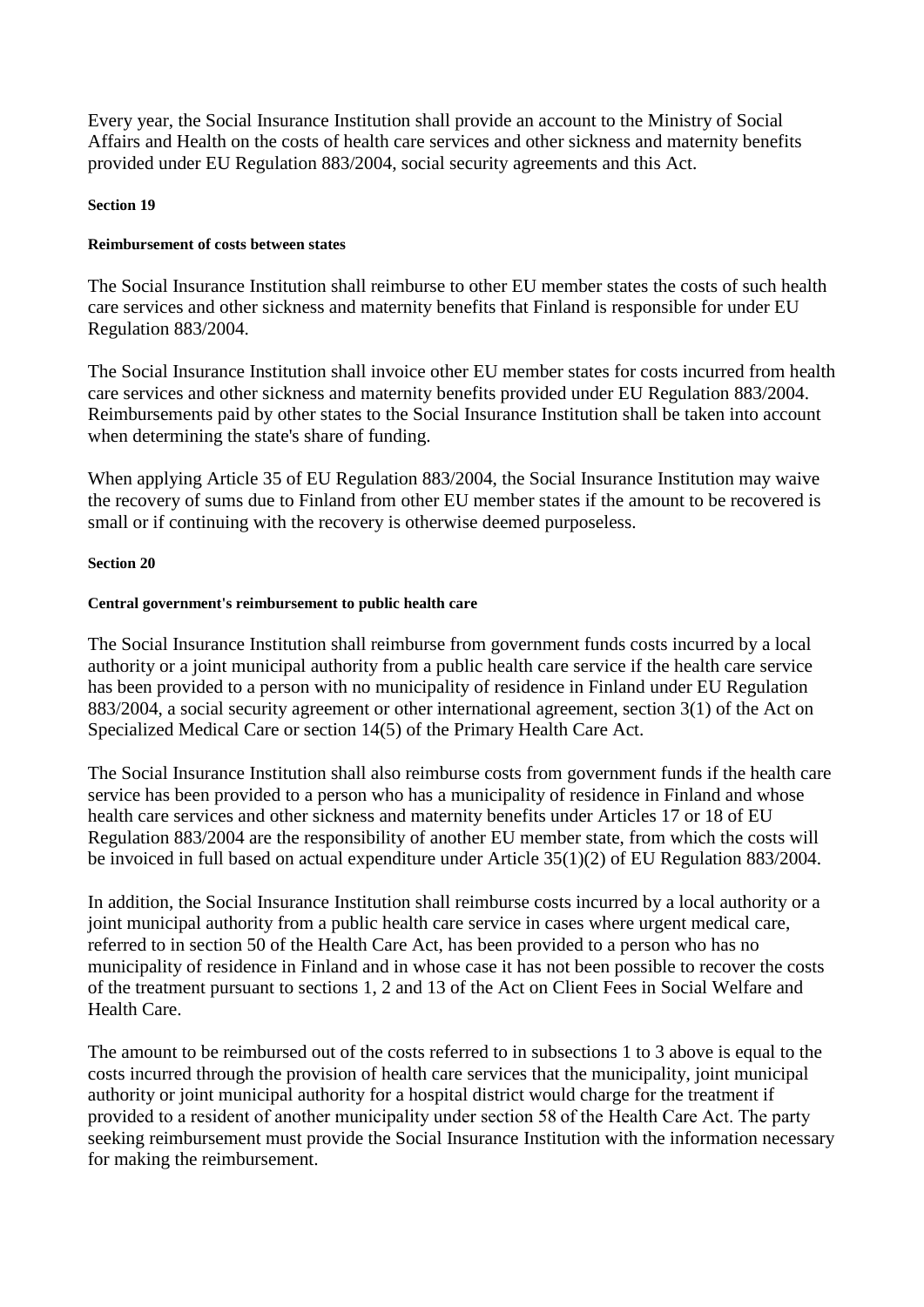If the municipality or joint municipal authority has the right to receive the fee referred to in section 13(1) of the Act on Client Fees in Social Welfare and Health Care for the costs cited in subsections 1 to 3, then a government reimbursement shall not be made.

#### **Section 21**

#### **Responsibility of the local authority and the joint municipal authority for the costs**

For a case in which a patient with a municipality of residence referred to in the Municipality of Residence Act has received reimbursement under section 14, the cost of reimbursement is the responsibility of the local authority or joint municipal authority maintaining the public health care services that issued the statement referred to in section 13.

If a patient with a municipality of residence referred to in the Municipality of Residence Act has received treatment abroad under Article 20 of EU Regulation 883/2004, the costs paid by the government to the other EU member state are the responsibility of the municipality or joint municipal authority maintaining the public health care services that issued the statement referred to in section 13.

The Social Insurance Institution shall invoice the costs referred to in subsections 1 and 2 from the local authority or joint municipal authority responsible for them. The Social Insurance Institution shall provide the information necessary for the reimbursement of costs to the municipality or joint municipal authority responsible for the costs that must then make the payment to the Social Insurance Institution without delay.

#### **Section 22**

# **Misappropriation of the European Health Insurance Card**

The Social Insurance Institution may take measures to recover costs incurred by the government as a result of treatment provided based on the European Health Insurance Card from people having used the card, even though they were or should have been aware that they were not entitled to use the card.

The recovery of costs can be waived either fully or partially if this is deemed reasonable or if the amount of costs incurred to the government from the use of the European Health Insurance Card is small. Moreover, the recovery process can be waived after a decision on the recovery of costs has been made in cases where, considering the financial situation of the person in question, it is no longer purposeful to continue the recovery process or when the costs incurred from continuing the recovery process would be unreasonably large considering the sum to be gained.

A legally valid decision concerning the recovery may be executed as a legally valid judgement.

# **Section 23**

# **Competence to issue decrees**

More detailed provisions on the invoicing and payment of costs, seeking reimbursement from the government, the determination and payment of such reimbursements, and other matters related to the administration of costs provided for in this chapter shall be issued by government decree.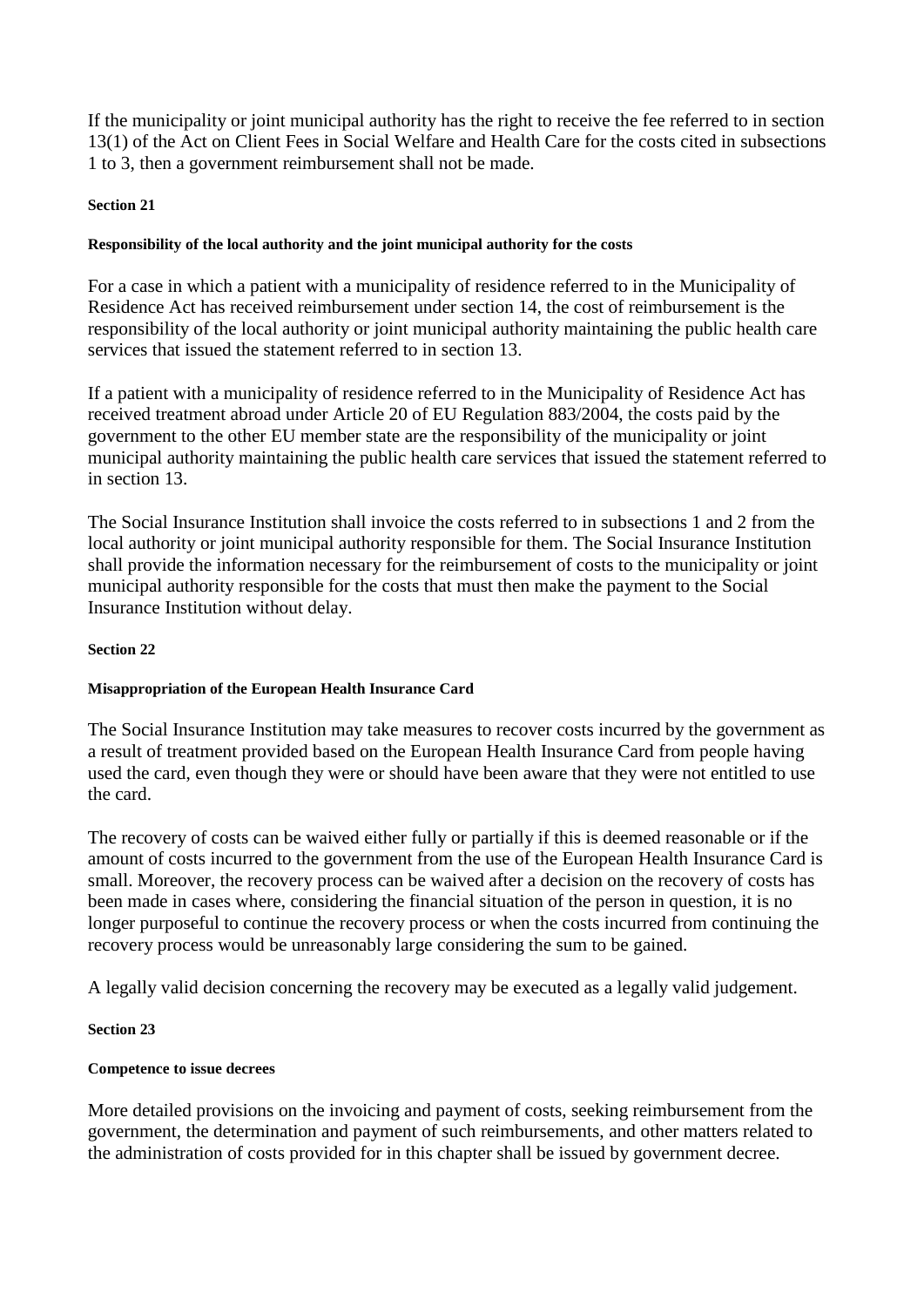# **Chapter 6**

# **Contact point for cross-border health care**

#### **Section 24**

#### **Contact point for cross-border health care**

A contact point for cross-border health care has been established at the Social Insurance Institution for the purposes of communications and the exchange of information related to cross-border health care.

The task of the contact point is to compile, produce and disseminate information on the Finnish health care system regarding the following topics:

1) health care services and their use and availability as well as the accessibility of buildings;

2) treatment practices and procedures for seeking treatment;

3) requirements related to the quality and safety of care and the supervision and evaluation of health care units;

4) patients' rights and procedures of appeal and applying for a review.

In addition, the duties of the contact point include compiling, producing and disseminating information on:

1) health services and their use in EU member states;

2) reimbursement of the costs of health care services provided in EU member states and related procedures;

3) corresponding contact points in other countries.

The information referred to in subsections 2 and 3 above must be available in electronic form and, if necessary, in other forms as well. The information must also be available in a form that is easy for people with disabilities to use.

The contact point operates in cooperation with contact points in other countries and engages in national and international cooperation concerning cross-border health care.

#### **Section 25**

# **Cooperation obligation**

Public health care units, the Social Insurance Institution, the National Institute for Health and Welfare, the Finnish Medicines Agency, the Regional State Administrative Agencies and the National Supervisory Authority for Welfare and Health must provide the contact point with all the information necessary for it to complete its tasks without charge.

**Section 26**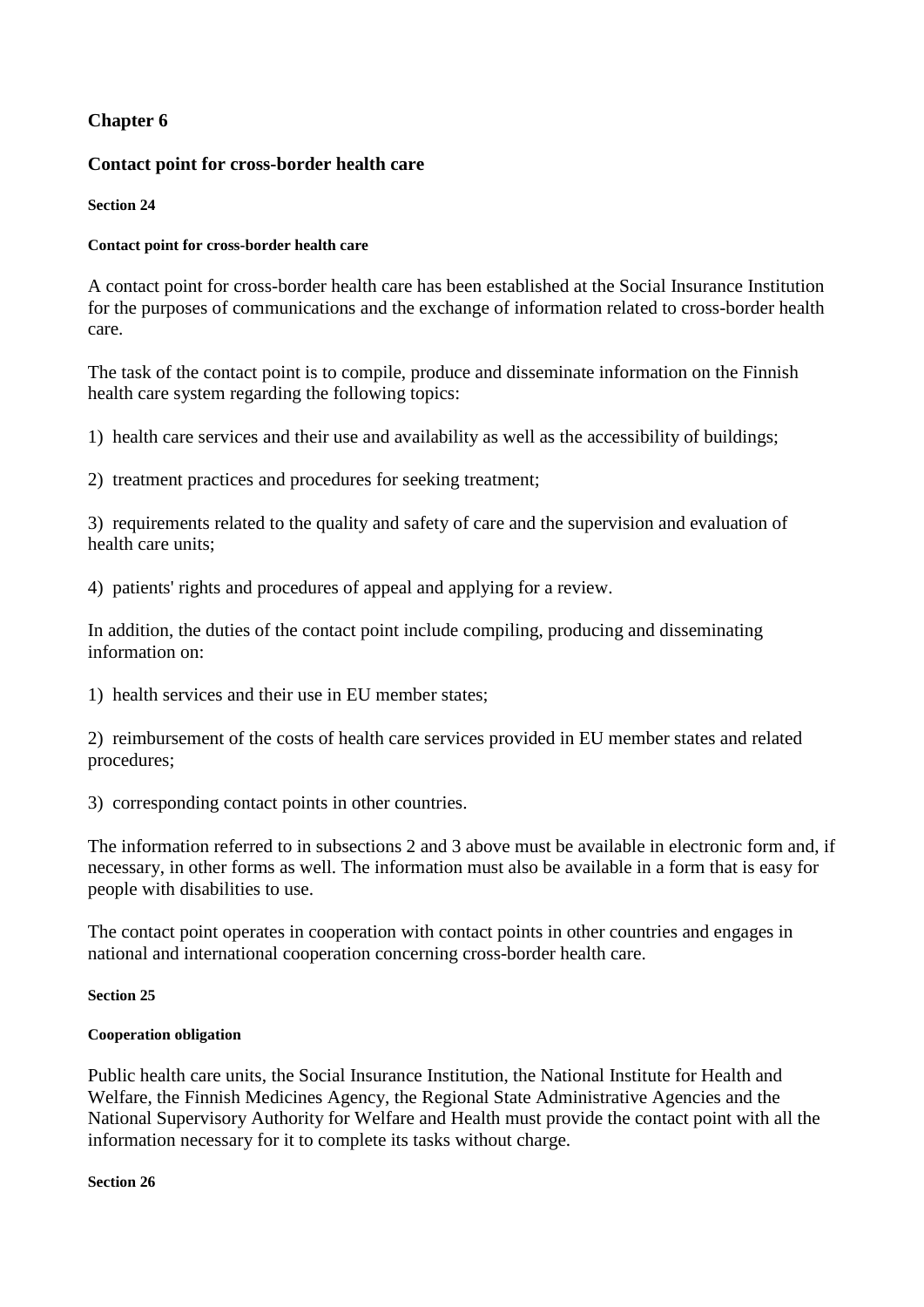#### **Cooperation group at the contact point**

A cooperation team responsible for coordinating the compilation and production of information referred to in section 24 operates in connection with the contact point. The cooperation team helps prepare the information content for the contact point and ensures that it is presented in a uniform and client-oriented manner.

At minimum, the cooperation team shall include representatives from the Social Insurance Institution, the National Institute for Health and Welfare, the National Supervisory Authority for Welfare and Health, the Finnish Patient Insurance Centre, the Association of Finnish Local and Regional Authorities and an association representing the patients.

The manager of the contact point will act as the chair of the cooperation team, and the team will assemble as needed.

#### **Section 27**

# **Funding for the contact point**

The government shall finance the costs incurred by the activities of the contact point to the Social Insurance Institution with an amount to be confirmed annually in the state budget. The funding meant to cover the operating costs of the contact point is not allocated for the operating costs of the benefit funds of the Social Insurance Institution.

# **Chapter 7**

# **Appeal**

**Section 28**

# **Appeals to the Social Security Appeal Board**

The provisions of Chapter 17 of the Health Insurance Act are applied to the appeal process for decisions made by the Social Insurance Institution under section 9(2–4) or sections 15, 16, 20 or 22.

#### **Section 29**

# **Appeals to the Administrative Court**

A decision issued by the Social Insurance Institution under sections 13, 14 or 21 can be appealed by submitting an appeal to the Administrative Court, as provided in the Administrative Judicial Procedure Act (586/1996).

Decisions issued by the Administrative Court may be appealed only for cases in which leave of appeal is granted by the Supreme Administrative Court.

# **Chapter 8**

# **Miscellaneous provisions**

#### **Section 30**